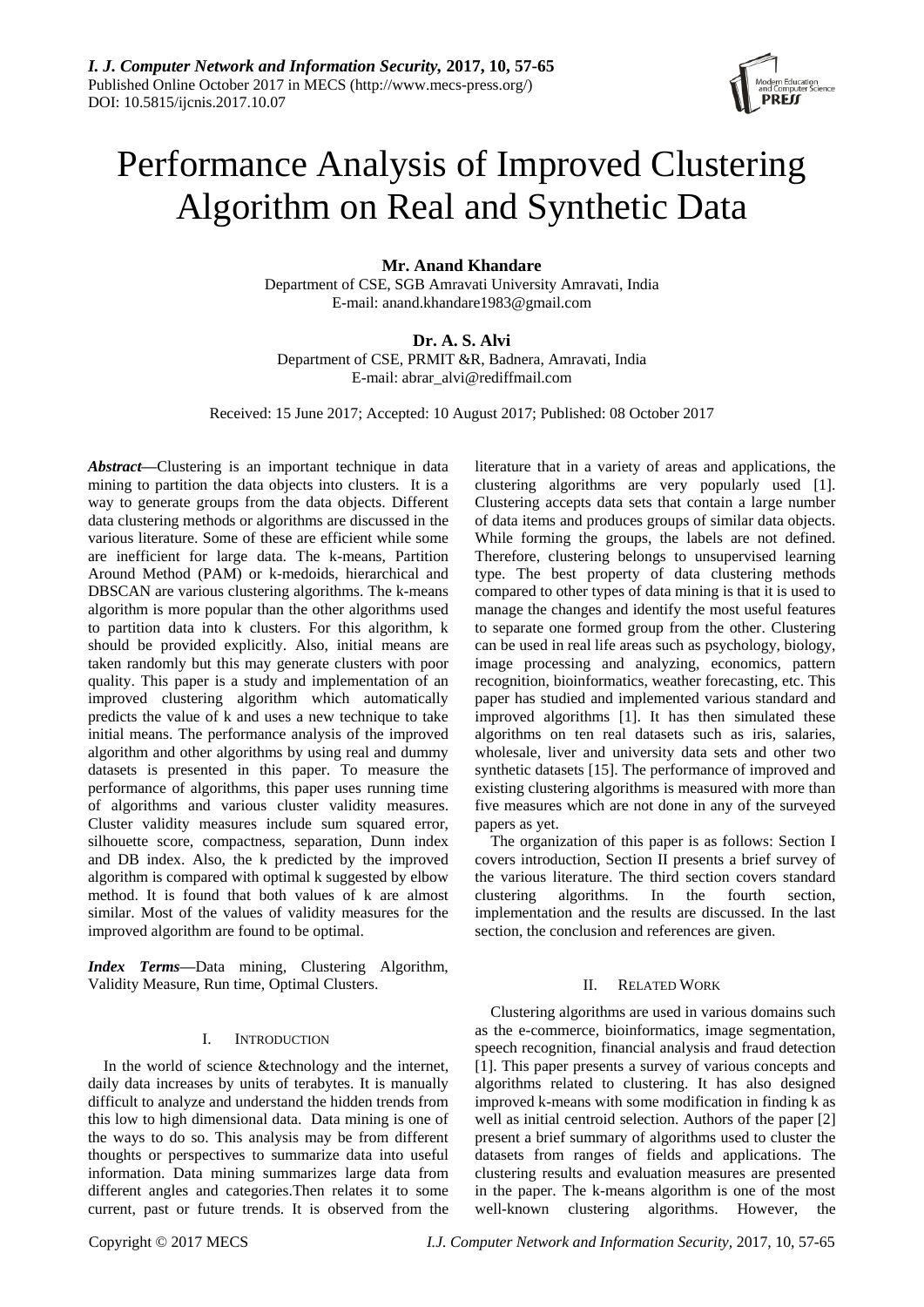processing performance of this algorithm can be degraded when it has to deal with big data. Authors suggest that a parallel algorithm with HADOOP can handle big and high dimensional data [3]. The paper presents two methods to improve the existing parallel version of the algorithm. First is the distance measure strategy and second is initial centroids selection strategy to minimize processing speed and increase stability. Paper [4] introduces two accelerated clustering algorithms using estimated subsample size and the novel stopping criterion. Authors in the paper [5] present a systematic study of kmeans-based consensus clustering algorithm, identify necessary and sufficient conditions for the algorithms on both pure and noisy datasets.

The paper [6] presents efficient clustering algorithm by combining cluster aggregation with spectral analysis technique to improve cluster quality and efficiency. Authors in the paper [7] propose the modified k-means algorithm and then apply it on emotional intelligence data sets. This analysis is then used for decision making. A thorough survey of clustering algorithms and their related concepts are presented in paper [8]. Also, it focuses on some clustering algorithms that are the best for big data from the theoretical and empirical point of view. There are various cluster validity indices based on symmetry features. These are DB, DI, GDI, I, XB index, FS, K, and SV indexes [9]. Authors also suggest that an incorporation of the property of symmetry will improve the capabilities of these indices. The paper [10] has studied literature on improved k-means algorithms and presents the shortcomings and the scope where algorithms can be enhanced further. It also discusses the measures for distance, validity, stability as well as the algorithms for initial centroids selection to decide the value of k with minimum outliers.

An enhanced moving k-means is designed from the concepts of moving clustering algorithms [11] by some modifications in it. The authors in the paper [12] propose two novel enhanced algorithms such as geometric progressive fuzzy c-means and minimum sample estimate random fuzzy c-means by using some statistical techniques. This is to compute the size subsamples. To prevent uniform effect, paper [13] proposes concepts of multi-center clustering where multiple centers are used to represent the single cluster. It also proposes three subtypes of this algorithm using the global and multicenter approach. In the paper [14], authors present new centroids initialization approach to improving the basic k-means algorithm with high-quality clusters. Authors in papers [22-40] have tried to improve the clustering algorithms which are used in various domains like networking and biometrics. However, these algorithms can be improved further.

#### III. CLUSTERING ALGORITHMS

The goal of data clustering is to recover the appropriate number of clusters from the data sets. This is a challenging task in unsupervised learning for large data. Based on the working, clustering is divided into partitioning, hierarchical, density and much more. This section will discuss the working of existing clustering algorithms from all the above types.

#### *A. K-means Clustering*

The k-means need the data and value of k as an input and produces k clusters as an output [44]. The working of k-means is given as follows:

## Input: Data, k

Output: k-clusters

- 1. Read dataset and randomly choose k initial means from data.
- 2. Find the distance between data objects and the initial mean.
- 3. Assign data object to cluster based on the minimum distance.
- 4. Find new means from clusters and repeat step2 to step 4
- 5. Stop when there is no change in clusters.

## *B. K-medoids Clustering*

K-medoids is also known as Partition Around Medoids (PAM) because it uses medoids instead of mean [45]. The working of k-medoids is given as follows:

## Input: Data, k

Output: k-clusters

- 1. Read data sets and choose k initial medoids.
- 2. Find the distance between data objects and initial medoids.
- 3. Assign data objects to closer medoids.
- 4. Check if any other data object is better medoids. If yes, change medoids and repeat the steps 2 to 4.
- 5. Stop when all the data objects are in clusters.

#### *C. Hierarchical Clustering*

The hierarchical clustering builds the hierarchy of clusters using dendrogram [46]. The working of kmedoids is given as follows:

Input: Data Output: clusters

- 1. Read data objects and initially consider only one object in a single cluster.
- 2. Merge the objects based on minimum distance.
- 3. Repeat step 2 until all data objects are in a single cluster.

## *D. DBSCAN Clustering*

DBSCAN is a density-based clustering algorithm to cluster the data objects with neighbor data objects [43].

## Input: Datasets, eps, min-pts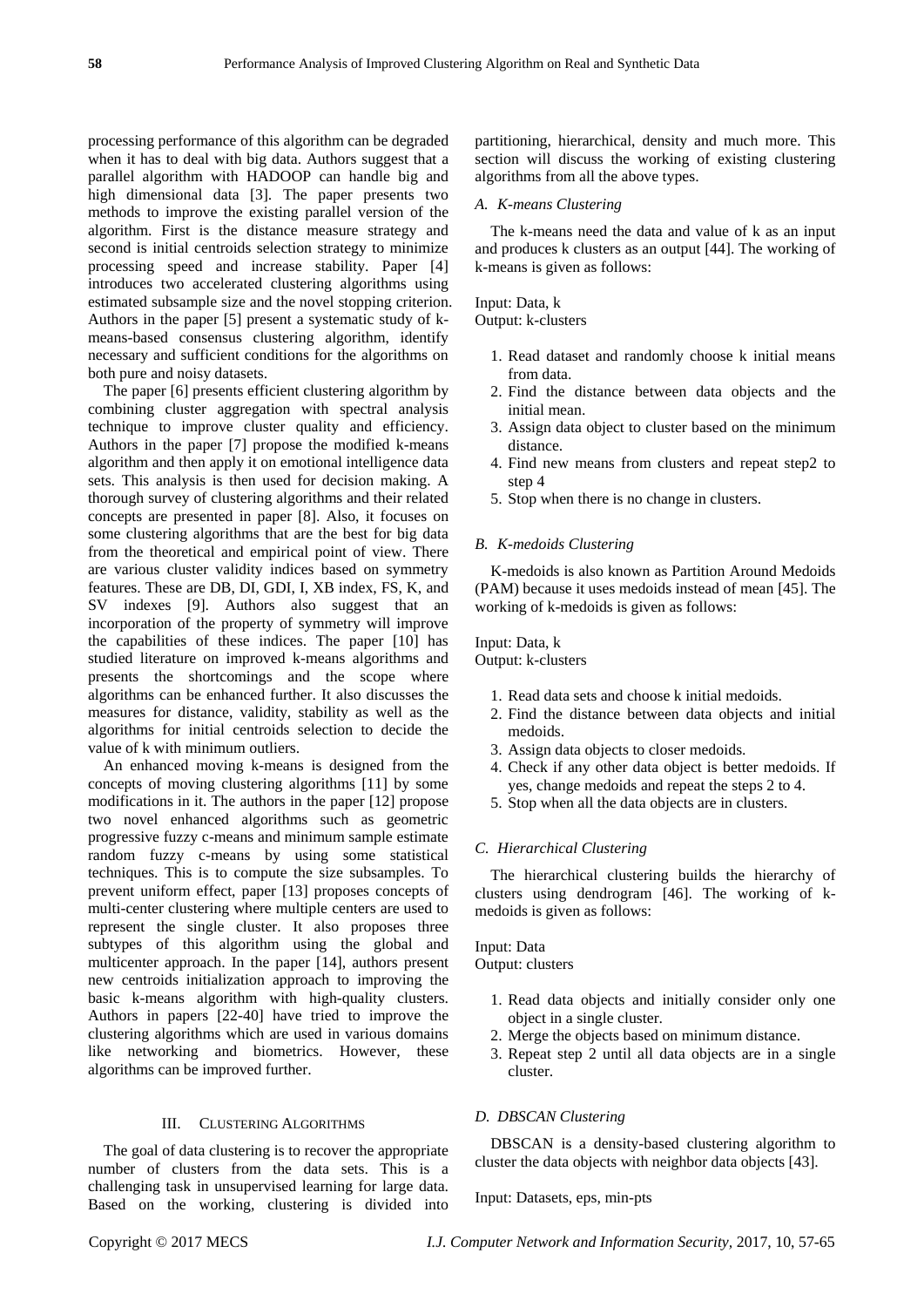Output: k clusters

- 1. Read data sets and select arbitrary starting object.
- 2. Find the neighborhood of this object using eps distance.
- 3. If there are sufficient neighborhoods around this object then clustering process will start and the object is marked as visited.
- 4. Otherwise, this data object is marked as noise data
- 5. If this object is found as a part of the cluster, its neighbors in the radius are also a part of the cluster.
- 6. Repeat the above procedure for all eps neighborhood objects and the objects are then marked as visited.

## IV. IMPROVED CLUSTERING ALGORITHM

Standard k-means require the k value and they also select initial centroids randomly. This leads to bad quality clusters. This improved k-means automatically decides the value of k. It also calculates the initial centroids using arithmetic mean method [1]. Detailed steps and advantages of this algorithm are presented in the paper [1].

## Input: Dataset

Output: k clusters

- 1. Read data objects and find a number of digits in the individual data objects.
- 2. Find a range of input data objects.
- 3. Calculate the difference of these above parameters.
- 4. Use this difference as the value of k.
- 5. Divide data objects into sub-array and split using maximum n/k elements into k initial clusters.
- 6. Use these as initial clusters and find the distance.
- 7. Check the distance of objects and decide whether it moves or it does not move in the other clusters.
- 8. Repeat step 6 and 7 till there is no change in the clusters.

This algorithm uses a novel technique to find the number of clusters using a range of inputs and number of digits in the input. This improved clustering algorithm requires no value of the number of clusters and also selects initial centroids using the split method. Hence, clusters produced by this algorithm are optimal and good quality clusters. The complexity of the algorithm is less. Hence, this algorithm is efficient. This algorithm predicts the appropriate value of k in the given data sets.

## V. RESULTS ANALYSIS

## *A. Cluster validity and Datasets*

From the literature, it observed that there is score to improve clustering algorithms. But from therotical perspective only, it is not suufient to categorize algorithms into efficient and non efficient category. The main focus of this work is to investigate the strong

features of improved algorithm over the for existing algorithms. Hene the contribution of this work is summarizing features of algorithms in therotical and practical point of view. For the experiements, this paper implemented improved and existing clustering algorithm using python and R programming and used various real and symthetic data sets.

To evaluate the performance of improved clustering algorithm, this paper uses more than ten performance matrices. So far, none of the papers have made use of these many matrices. Maximum validity indexes are based on compactness and separation of clusters. The details of these validity indexes are as follows:

- Within SS: Sum Squared error within individual cluster measures the average distance between centroids and data objects in the cluster. Better clusters should have a lower value of within SS.
- **Between SS:** Sum squared error between clusters measures average distance between clusters. The better clusters should have a higher value of Between SS.
- Total SS: Total Sum Squared error indicates a total deviation in the clusters. It is the sum of Within SS and Between SS. It should be as low as possible.
- **Accuracy:** Clustering accuracy measures how correctly data objects are clustered with minimum deviation.
- Silhouette index: It measures the consistency within clusters by finding how well each object lies within its cluster. Its value is in between -1 to 1. More consistency clusters will yield a higher value.
- **Compactness:** Compactness measures the average distance between data objects in clusters. A lower value indicates more compact cluster.
- Separation: This measures the average distance between the pair of clusters. A Higher value indicates well-separated clusters.
- **Dunn Index:** It measures separation over the compactness. A higher value indicates wellseparated clusters.
- Time Complexity: It measures the time required to cluster data objects in the given data sets.
- **Rand Index:** It measures the similarity between the two clustering results. Its value is 0 or 1. A higher value indicates that all data objects are correctly clustered.

All the validations cannot be applied to all the clustering algorithms. This paper uses these validity measures to evaluate the performance of improved clustering algorithm and some measures on existing algorithms. This paper makes use of real world data sets [15] [16] from UCI and Kdnuggets data sets. Also, some synthetic data sets are used. The details of these datasets are given Table 1: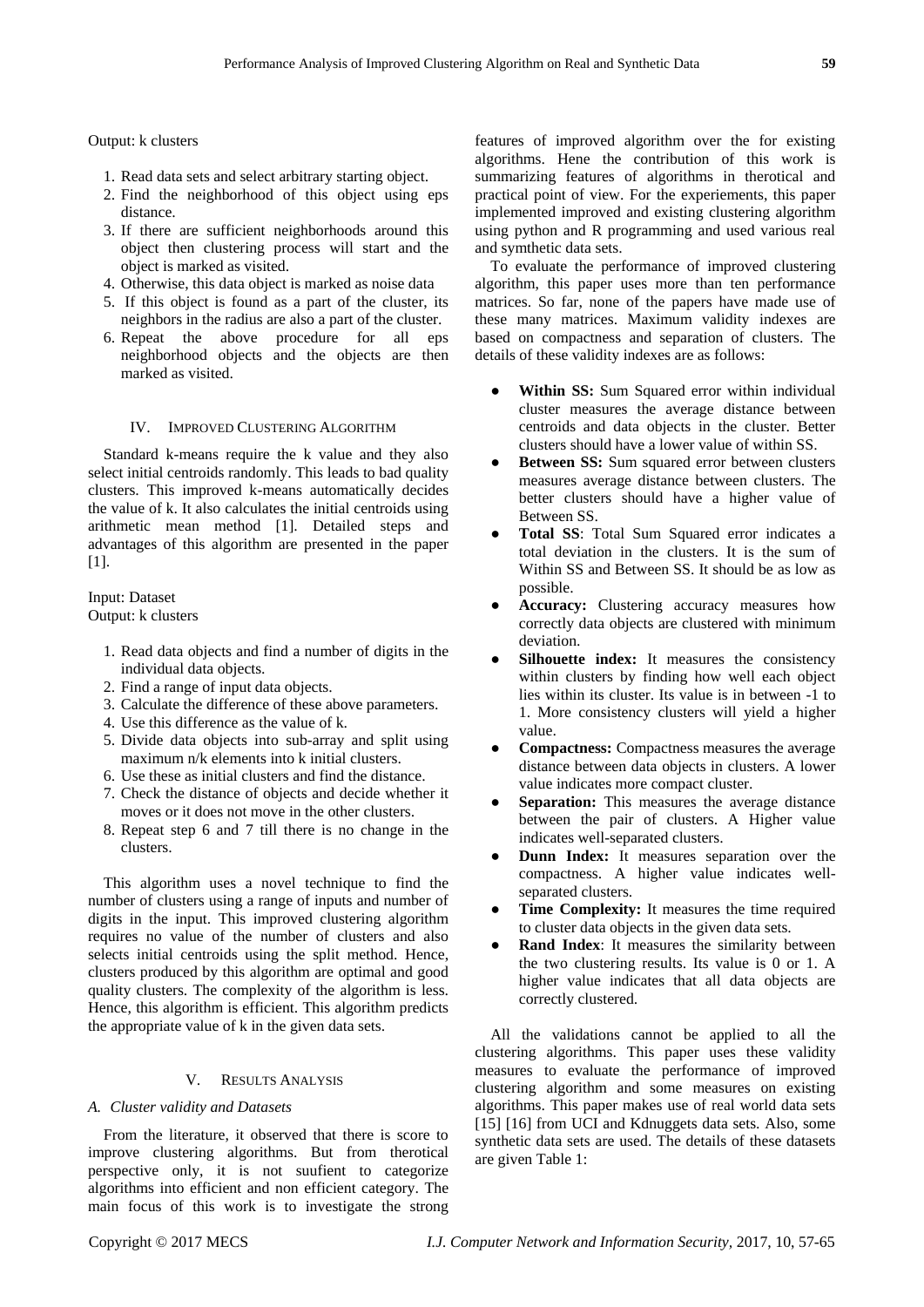#### Table 1. Data Sets Used

| <b>Number of variables</b> | <b>Number of Observations</b> | <b>Datasets</b>           | <b>SN</b>   |
|----------------------------|-------------------------------|---------------------------|-------------|
| 8                          | 100                           | iris                      |             |
| 33                         | 593                           | Census                    |             |
|                            | 109469                        | <b>Salaries</b>           |             |
|                            | 44                            | Air Passenger             | 4           |
| 14                         | 2198                          | <b>University Ranking</b> |             |
| 8                          | 440                           | Wholesale                 | 6           |
| 33                         | 5820                          | Students                  |             |
| 11                         | 582                           | Liver                     | 8           |
| 6                          | 50                            | Life cycle                | $\mathbf Q$ |
| 10                         | 4897                          | Shanghai                  | 10          |
| 11                         | 2603                          | Times data                | 11          |

#### *B. Clustering Results Analysis*

All the existing and improved algorithms are applied on datasets and the result is given in following sections. For the existing algorithms, data must be pre-processed.

Then only on selected dimensions, these algorithms can be applied. From the experiments, it is found that the existing algorithms worked efficiently on preprocessed data.

### 1. K-means

Table 2. K-means Results

| <b>Dunn Index</b>  | <b>Silhouette Score</b> | <b>Accuracy</b> (%)    | <b>Total-SS</b> | <b>Between-SS</b> | <b>Within-SS</b>                               | Data sets |
|--------------------|-------------------------|------------------------|-----------------|-------------------|------------------------------------------------|-----------|
| 0.09               | 0.39                    | 91 (only 2 dimensions) | 334.6           | 307.4             | $\mathcal{L}$<br>$\overline{a}$ $\overline{b}$ | iris      |
| 0.0087             | 1.64                    | 57.05                  | 109866348686    | 62686224455       | 47180124231                                    | wholesale |
| <b>Not Working</b> |                         |                        |                 |                   | Salary                                         |           |

The k-means clustering result on wholesale data is as shown in the Fig1.



Fig.1. K-Means Clustering

Outliers the data objects having more distance from its center point. From the figure, it is observed that more outliers are present in clusters. Also, they are less separated clusters. For the large data (salary) k-means doesn't work properly. The k-means clustering algorithm doesn't work for large data. Because of this, the experiment in this paper applies k-means on salary data and algorithm does not work for this data. This observation is shown in Table 2.

2. K-medoids

| Dunn<br>Index                           | $-1.11$<br>score<br>Silhouette | $\frac{9}{6}$<br>Accuracv                                          | DB<br><sub>1</sub> ndex | diameter     | senar<br>atıon:<br>ъснат | Data sets   |
|-----------------------------------------|--------------------------------|--------------------------------------------------------------------|-------------------------|--------------|--------------------------|-------------|
| $\sim$<br>$\mathbf{v} \cdot \mathbf{v}$ | $\sim$<br><br>U.UI             | 0C<br>$\sim$<br><sub>on</sub><br>dimensions<br>$\mathbf{u}$<br>$-$ | 0.60                    | <u>. . u</u> | $\Omega$<br>$v - v$      | <b>1115</b> |

The clusters of the k-medoids clustering on iris data are as shown in Fig 2. The percentage of outliers in k-means and k-medoids are similar. Also, the Dunn score and Silhoutte score of both algorithms are getting aproximetly same for some selected data sets.



Fig.2. K-Medoids Clustering

From the Table 2 and Table 3, it is observed that the performance of both the algorithms is same. The accuracy of k-medoids is more than k-means clustering algorithm. Also, the quality of k-medoids is higher than k-means clustering. All the quality scores of k-medoids clustering algorithm are higher thank-means algorithm.

3. Hierarchical Clustering

Table 4. Hierarchical Clustering

| Dunn<br>Index | Silhouette<br>Score | Accuracy $(\% )$           | DВ<br>index | Datasets |
|---------------|---------------------|----------------------------|-------------|----------|
| 0.089         | 0.59                | 88 (only 2)<br>dimensions) | 0.60        | Iris     |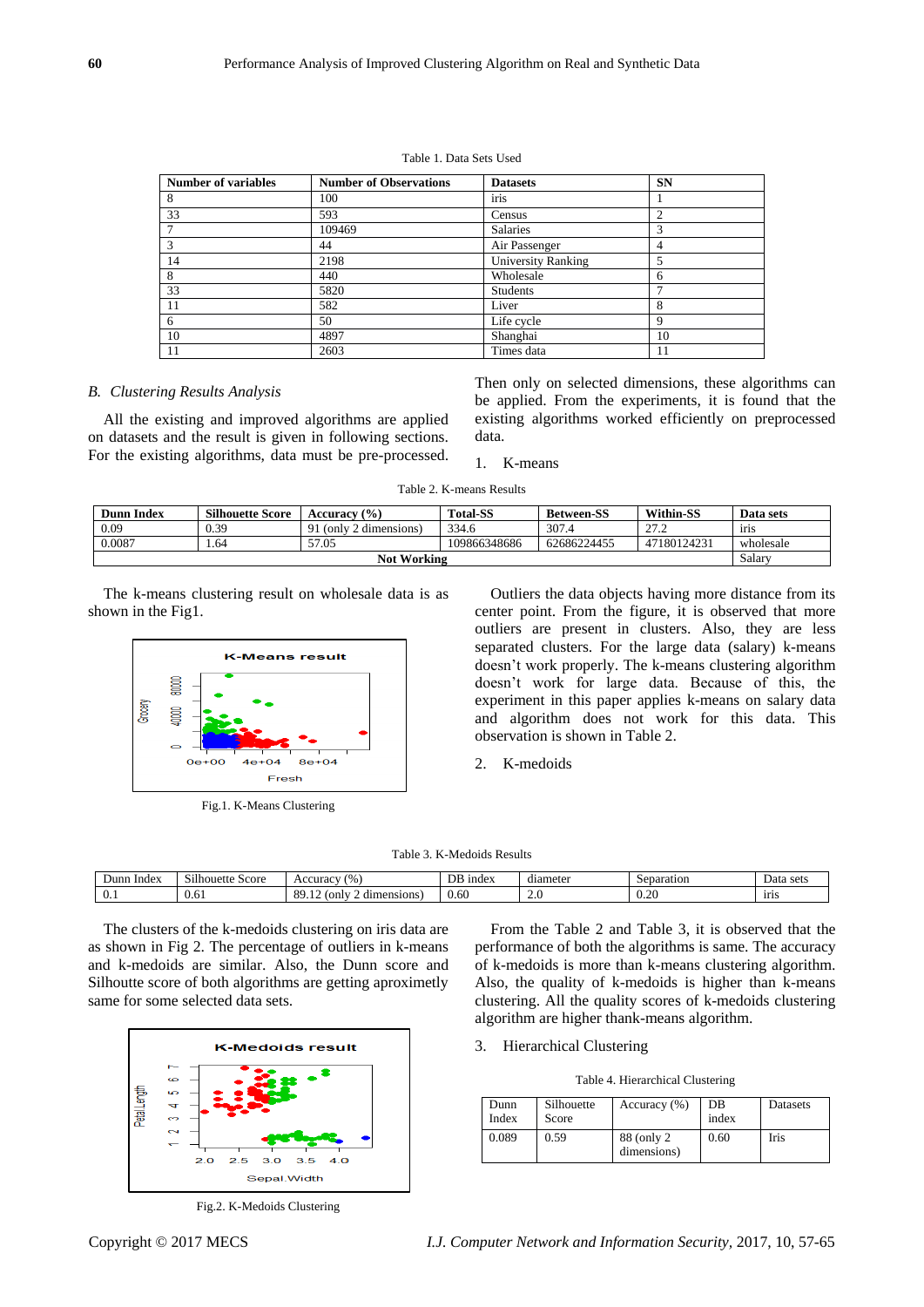Fig. 3 shows the results of hierarchical clustering algorithms



Fig.3. Hierarchical Clustering

#### 4. DBSCAN Clustering

Table 5. DBSCAN Clustering

| Dunn  | Silhouette | Accuracy | DB    | Data sets |
|-------|------------|----------|-------|-----------|
| Index | Score      | (96)     | index |           |
| 0.50  | 0.60       | 90       |       | Iris      |

Fig. 4 shows the results of DBSCAN clustering algorithm.



#### 5. Improved Clustering Algorithm

Improved clustering algorithm is applied to more than ten real data sets and two dummy data sets. Clustering results and performance analysis are discussed in this section. Table 6 shows the result analysis of this improved clustering algorithm. K-means does not work for salary data (large data) whereas improved clustering algorithm works for this data. For the experiments, this paper generates two synthetic or dummy data sets. It is observed that proposed algorithm works well with respect to quality and efficiency for these two synthetic data sets. The detailed factual analysis is shown in following Table 6.

Table 6. Improved Clustering Algorithm Results

| <b>Dunn Index</b> | <b>Silhouette Score</b> | Accuracy | Elbow method k | <b>Predicted k</b> | <b>Data Sets</b> |
|-------------------|-------------------------|----------|----------------|--------------------|------------------|
| 0.11              | 0.32                    | 95.1     | 8              | 9                  | <b>Iris</b>      |
| 0.04              | 0.45                    | 95.66    | 7              | ⇁                  | Air Passenger    |
| 0.04              | 0.56                    | 96.0     | 5              | 5                  | <b>Students</b>  |
| 0.06              | 0.25                    | 85.96    | 11             | 12                 | University       |
| 0.04              | 0.2                     | 95.42    | 54             | 56                 | Census           |
| 0.2               | 0.27                    | 91.2     | 52             | 54                 | Wholesale        |
| 0.04              | 0.79                    | 99.84    | 30             | 32                 | Life Cycle       |
| 0.03              | 0.3                     | 92.59    | 36             | 39                 | Liver            |
| 0.03              | 0.32                    | 95.47    | 28             | 29                 | Shanghai         |
| 0.04              | 0.49                    | 90.85    | 20             | 21                 | Times            |
| 0.03              | 0.46                    | 99.94    | 8              | 10                 | Annual Crime     |
| 0.002             | 0.35                    | 95.5     | 58             | 60                 | <b>Salaries</b>  |
| 0.53              | 1.04                    | 59.22    | 3              | 2                  | Dummy Data1      |
| 0.63              | 1.05                    | 65.8     | 3              | $\overline{c}$     | Dummy Data1      |

From the Table 6, it is observed that if a number of records in data set to increase, accuracy also increase for most of the data sets. This scenario is as shown in Fig 5.



Fig. 6 shows the comparative analysis of algorithms with respect to accuracy. From the graph, it is observed that accuracy of our proposed algorithm is more than the existing algorithm clustering on the same data sets. The accuracy of improved clustering algorithm is increased by at least 10 percent. Approximately, the accuracy of four existing clustering is less 92 % where as the accuracy of improved clustering algorithm is more than 95%. For the most of the data large data sets, accuracy is greater than 90 %.



Fig.6. Accuracy of Algorithms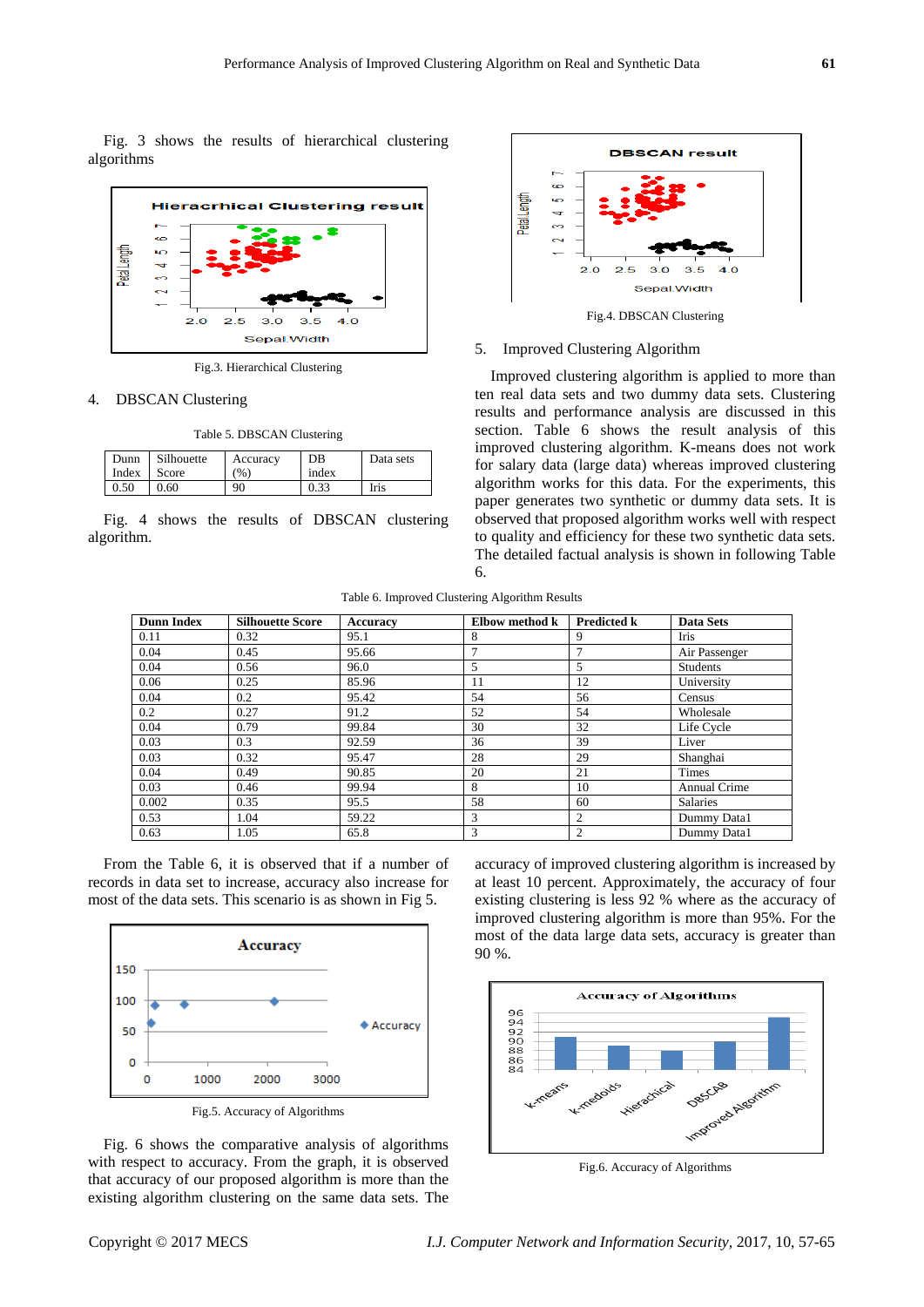Fig. 7 shows the comparative analysis of the algorithms with respect to separation over compactness. The Dunn index is used to measure the quality of cluster with respect to separation over the compactness. The value of Dunn score should be high for good quality clusters. From the graph, it is observed that improved algorithm is more compact and separated than the kmeans, k-medoids and the hierarchical algorithms. For some data sets, clusters produced by DBSCAN are well separated and compact because its Dunn score is high than existing and improved clustering algorithms.



Fig.7. Quality of Clustering Algorithms

Fig.8 shows the silhouette score of the algorithms. The silhouette score measures the cohesion within the clusters.The higher value of silhouette score indicates the better clusters. From the graph, it observed that consistency of k-means and the improved algorithm is similar. For some data sets, the silhouette score for kmeans and the improved clustering algorithm is coming same. For some data sets, silhouette score for the improved algorithm is little more.



Fig.8. Consistency of Clustering Algorithms

Table 7. Improved Clustering

| <b>Separation</b> | <b>Compactness</b> | <b>Total-SS</b>       | <b>Running Time</b> | <b>Datasets</b> |
|-------------------|--------------------|-----------------------|---------------------|-----------------|
| 0.18              | 1.62               | 546.31                | 0.0003683           | Iris            |
| 6.71              | 161.1              | 2308592.08            | 0.0001321           | Air Passenger   |
| 3.32              | 1165.16            | 16428486540.67        | 0.0006263           | <b>Students</b> |
| 61.04             | 1105.93            | 1543475878.15         | 0.0001472           | University      |
| 34087.9           | 9143101.64         | 4474433793416706.0    | 5.10                | Census          |
| 897.29            | 56420.73           | 57595857524.96        | 0.0006204           | Wholesale       |
| 11.67             | 318.5              | 48125221.89           | 0.0001947           | Life Cycle      |
| 6.0               | 2309.76            | 102497725.13          | 3.60                | Liver           |
| 1.8               | 662.13             | 907508930.44          | 0.0005696           | Shanghai        |
| 83.7              | 258245.58          | 827522232448.56       | 0.0002363           | <b>Times</b>    |
| 254.12            | 156701.20          | 6.492741929243135e+16 | 0.0006191           | Annual Crime    |
| 365.67            | 160618.21          | 9410694270058.19      | 0.0007558           | <b>Salaries</b> |
| 1.08              | 2.03               | 315.96                | 0.0004970           | Dummy Data1     |
| 0.63              | 1.76               | 200.91                | 0.0001620           | Dummy Data1     |

Figure 9 shows the k predicted by improved clustering algorithm and the optimal value of k by elbow method. It is observed that both values k are approximately similar. The elbow method is used to find the value of k. Buts this method is more complex. Improved clustering algorithm is predicting k value for given data sets. This paper compared the k value predicted by the improved algorithm and k predicted by elbow method. And found that both the k values are approximately same. In some cases, k predicted by the algorithm is slightly higher than elbow method.



Fig.9. Predicted vs. Optimal k

Along with the Dunn, DB, and Silhouette score, the performance of algorithms is measured using running time required for executing the algorithms on the given datasets, Total sum squared error (SSE) in the clusters, compactness of the cluster and separation within clusters are produced by improved clustering. The values of these measures are tabulated in Table VII. From these values, it is observed that the values of some measures are optimal for improved clustering algorithm. Almost for all data sets, these values are getting better for improved clustering algorithm.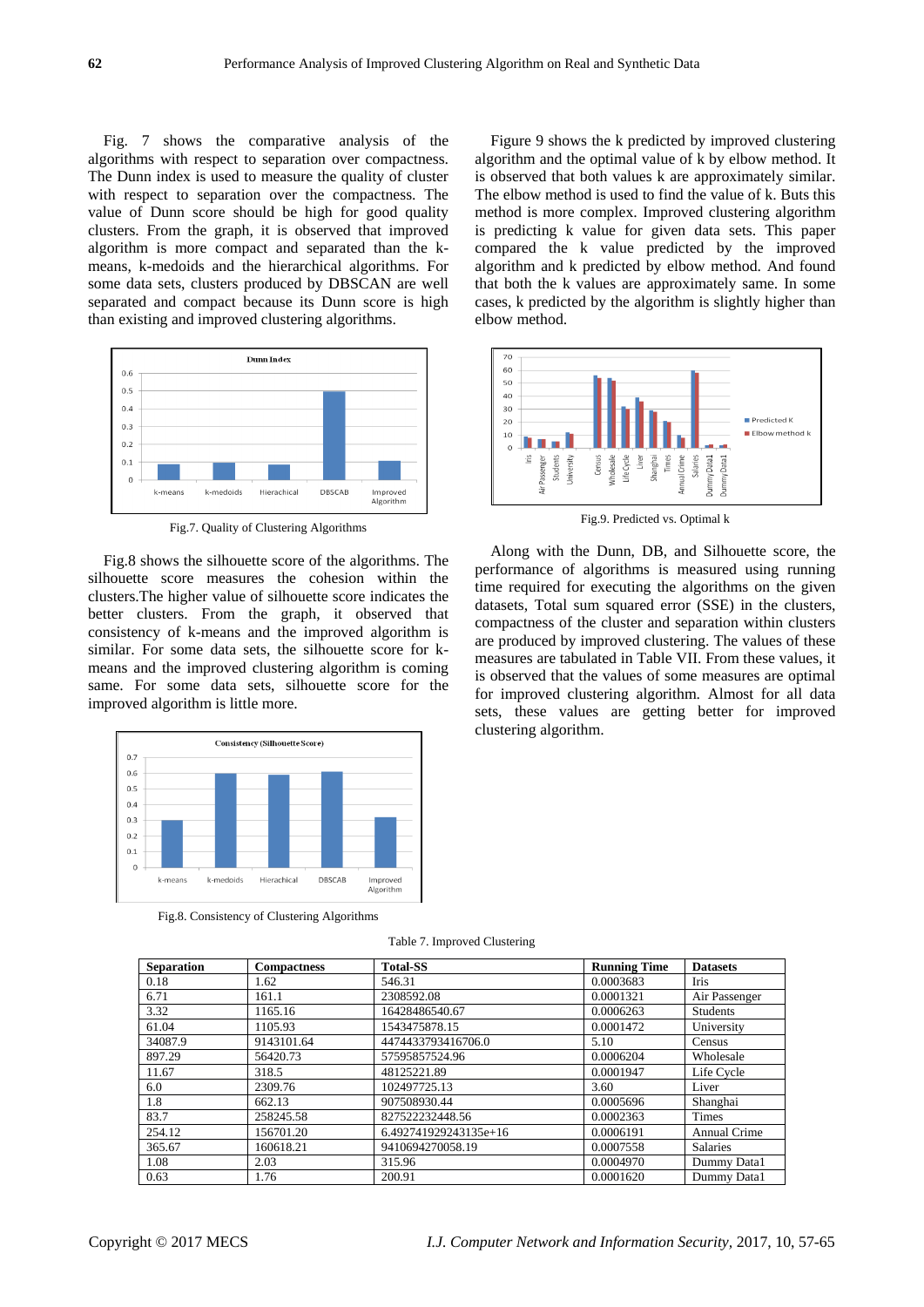The comparison of running time of the existing and improved algorithms is given the Fig.10. It is observed that running time of the improved algorithm is less. The improved algorithm is faster than existing clustering algorithms because running time required for improved algorithm is 50 5 less than existing algorithms. For the almost all data sets used,

Improved algorithm is taking less time to run than existing algorithms.



Fig.10. Running time of Algorithms

#### VI. CONCLUSION AND FUTURE WORK

Clustering algorithms are algorithms used to cluster data from low to high dimensions. Also, they are used in various fields. This paper has studied and presented working of these algorithms. Also, has analyzed and presented a comparative analysis of the results of existing and improved clustering algorithms. This improved algorithm uses a novel technique to find the value of k and the initial centroids. The performance of these algorithms is measured using more than five validation measures and it is found that the performance of improved clustering algorithm is better than the other algorithms discussed in section III. For the performance analysis, 10 different real datasets are used from UCI and Kdnuggets machine learning website. Also, two generated datasets are used. Clustering performance is compared using more than 5 validation measures such as Sum Squared Error, silhouette score, Dunn index, DB index, compactness, and separation. For the improved clustering algorithms, the values of most of these measures are getting optimal over the other algorithms. Future work of this paper is to implement this algorithm for really challenging data sets and identify the meaning of full results.

#### **REFERENCES**

- [1] Mr. Anand Khandare, Dr. A.S. Alvi, "Clustering Algorithms: Experiment and Improvements", IRSCNS, Springer, LNNS, July 2016.
- [2] Rui Xu, Donald Wunsch II, "Survey of Clustering Algorithms, "IEEE transactions on neural networks, vol. 16, no. 3, May 2005.
- [3] Qing Liao, Fan Yang, JingmingZhao,"An Improved parallel K-means Clustering Algorithm with MapReduce", ICCT, pp 764-768, 2013.
- [4] Jonathon K. Parker, Lawrence O. Hall, "Accelerating

Fuzzy-C Means Using an Estimated Subsample Size", IEEE trans on fuzzy systems, vol. 22, no. 5, Oct 2014.

- [5] JunjieWu, Hongfu Liu, Hui Xiong, Jie Cao, Jian Chen,"K-Means-Based Consensus Clustering: A Unified View ", IEEE Transaction on knowledge and data engineering, vol. 27, no. 1, 2015.
- [6] Mr. Anand Khandare, Dr. A.S. Alvi, "Efficient Clustering Algorithm with Improved Clusters Quality", IOSR Journal of Computer Engineering, vol-18, pp. 15-19, Nov.-Dec. 2016.
- [7] Mr. Anand D.Khandare, "Modified K-means Algorithm for Emotional Intelligence Mining", International Conference on Computer Communication and Informatics (ICCCI -2015), Jan. 08 – 10, 2015.
- [8] Adil Fahad1, Najlaa Alshatri1, Zahir Tari1, Abdullah Alamri, Ibrahim Khalil1, Albert Y. Zomaya, SebtiFoufou, AbdelazizBoura," A Survey of Clustering Algorithms for Big Data: Taxonomy and Empirical Analysis ", IEEE Transaction on emerging topics in computing, 2014.
- [9] Sriparna Saha, Sanghamitra Bandyopadhyay, "Performance Evaluation of Some Symmetry-Based Cluster Validity Indexes ", IEEE Transaction on systems, man, and cybernetics—part c: applications and reviews, vol. 39, no. 4, 2009.
- [10] Mr. Anand Khandare, Dr. A.S. Alvi, " Survey of Improved k-means Clustering Algorithms: Improvements, Shortcomings, and Scope for Further Enhancement and Scalability, [Information Systems Design and Intelligent](https://www.springerprofessional.de/en/information-systems-design-and-intelligent-applications/7431960)  [Applications, Springer, AISC,](https://www.springerprofessional.de/en/information-systems-design-and-intelligent-applications/7431960) Pages 495-503,2016.
- [11] Fasahat Ullah Siddiqui, Nor Ashidi Mat Isa, "Enhanced Moving K-Means (EMKM) Algorithm for Image Segmentation ", IEEE Transactions on Consumer Electronics, Vol. 57, No. 2, 2011.
- [12] Jonathon K. Parker, and Lawrence O. Hall, "Accelerating fuzzy-c means using an estimated subsample size", IEEE Trans. on the fuzzy system, vo. 22, no. 5, 2014.
- [13] Jiye Liang, Liang Bai, Chuangyin Dang, and Fuyuan Cao, "The k-means-type algorithms versus imbalanced data distributions", IEEE Trans. on fuzzy systems, vol. 20, no. 4, 2012.
- [14] Wei Zhong, GulsahAltun, Robert Harrison, Phang C. Tai, and Yi Pan, "Improved K-Means Clustering Algorithm for Exploring Local Protein Sequence Motifs Representing Common Structural Property", IEEE transactions on nanoscience, vol. 4, no. 3, Sept 2005.
- [15] [https://archive.ics.uci.edu/ml/datasets.html.](https://archive.ics.uci.edu/ml/datasets.html)
- [16] [http://www.kdnuggets.com/datasets/index.html.](http://www.kdnuggets.com/datasets/index.html)
- [17] Weiguo Sheng, Shengyong Chen, Mengmeng Sheng, Gang Xiao, Jiafa Mao Yujun Zheng, "Adaptive Multi-Subpopulation Competition. Multi-Niche Crowding based Memetic Algorithm for Automatic Data Clustering", IEEE transactions on evolutionary computation, 2016.
- [18] Qiuhong Li, PengWang, WeiWangHao Hu, Zhongsheng Li, Junxian Li, "An Efficient K-means Clustering Algorithm on MapReduce", DASFAA, LNCS 8421, pp. 357–371, 2014.
- [19] [https://www.rstudio.com.](https://www.rstudio.com/)
- [20] [https://cran.r-project.org.](https://cran.r-project.org/)
- [21] *Qingshan Jiang, YanpingZhang, LifeiChen,"An Initialization Method for Subspace Clustering Algorithm", .J. Intelligent Systems and Applications,* 2011, 3, 54-61, MECS, 2011.
- [22] *Mohammed El Agha, Wesam M. Ashour, "*Efficient and Fast Initialization Algorithm for K-means Clustering*", I.J. Intelligent Systems and Applications,* 2012, 1, 21-31, MECS.
- [23] *Shashank Sharma, Megha Goel, Prabhjot Kaur,*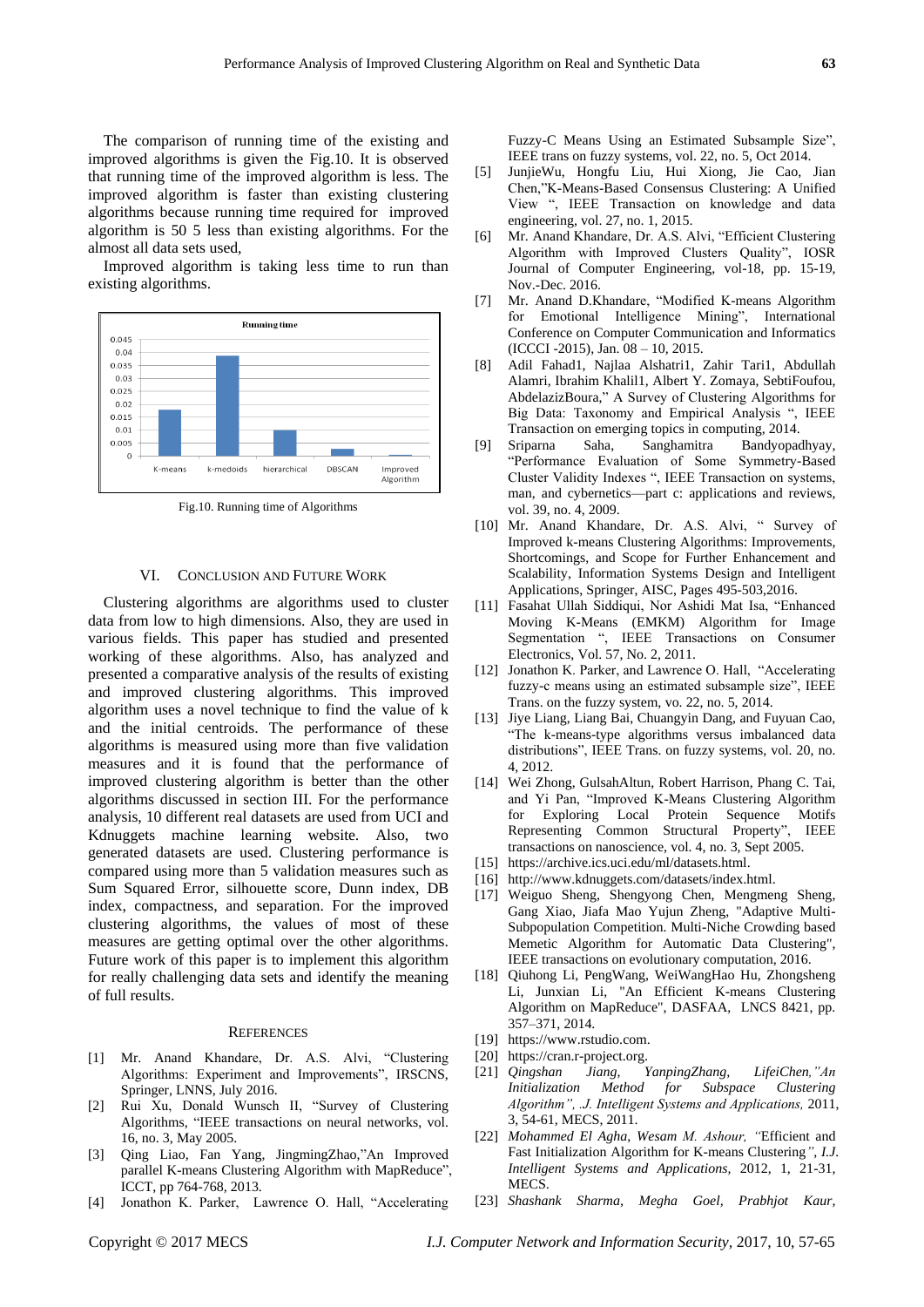*"Performance Comparison of Various Robust Data Clustering Algorithms",* I.J. Intelligent Systems and Applications, 2013, 07, 63-71*, MECS.*

- [24] B.K. Tripathy, Akash Goyal, Rahul Chowdhury, Patra AnupamSourav*,"*MMeMeR: An Algorithm for Clustering Heterogeneous Data using Rough Set Theory*",* I.J. Intelligent Systems and Applications, 2017, 8, 25-33, MECS.
- [25] *Long Nguyen Hung, Thuy Nguyen Thi Thu, Giap Cu Nguyen, "*An Efficient Algorithm in Mining Frequent Itemsets with Weights over Data Stream Using Tree Data Structure*",* I.J. Intelligent Systems and Applications, 2015, 12, 23-31, MECS.
- [26] *Zhengbing Hu, Yevgeniy V. Bodyanskiy, Oleksii K. Tyshchenko, Viktoriia O. Samitova, "*Fuzzy Clustering Data Given in the Ordinal Scale*",* I.J. Intelligent Systems and Applications, 2017, 1, 67-74, MECS.
- [27] Manju Mam, Leena G, N S Saxena, "Improved K-means Clustering based Distribution Planning on a Geographical Network", I.J. Intelligent Systems and Applications, 2017, 4, 69-75, MECS.
- [28] Sharfuddin Mahmood, Mohammad Saiedur Rahaman, Dr. Dip Nandi, Mashiour Rahman, "A Proposed Modification of K-Means Algorithm", I.J. Modern Education and Computer Science, 2015, 6, 37-42, MECS.
- [29] Muhammad Ali Masood, M. N. A. Khan,"Clustering Techniques in Bioinformatics ", I.J. Modern Education and Computer Science, 2015, 1, 38-46, MECS.
- [30] JinzhuHu, ChunxiuXiong, JiangboShu, XingZhou, Jun Zhu, "An Improved Text Clustering Method based on Hybrid Model", I.J.Modern Education and Computer Science, 2009, 1, 35-44, MECS.
- [31] Prachi, Shikha Sharma, "Energy Efficient Clustering Protocol for Sensor Network", I. J. Computer Network and Information Security, 2016, 12, 59-66, MECS.
- [32] *Sukhkirandeep Kaur, RoohieNaaz Mir,"* Clustering in Wireless Sensor Networks- A Survey*",* I. J. Computer Network and Information Security, 2016, 6, 38-51, MECS.
- [33] *Mai Abdrabo, Mohammed Elmogy, GhadaEltaweel, Sherif Barakat,"* Enhancing Big Data Value Using Knowledge Discovery Techniques", I.J. Information Technology and Computer Science, 2016, 8, 1-12, MECS.
- [34] Wei Zhong, G. Altun, R. Harrison, "Improved K-means clustering algorithm for exploring local protein sequence motifs representing common structural property", IEEE Transactions on NanoBioscience, Pages: 255 - 265, DOI: 10.1109/TNB.2005.853667, 2015.
- [35] Chien-Liang Liu, Wen-Hoar Hsaio, Chia-Hoang Lee, "Semi-Supervised Linear Discriminant Clustering", IEEE Transactions on Cybernetics, Pages: 989 - 1000, DOI: 10.1109/TCYB.2013.2278466,2013.
- [36] Aleta C. Fabregas, Bobby D. Gerardo, Bartolome T. TanguiligIII,"Enhanced Initial Centroids for K-means Algorithm ", I.J. Information Technology and Computer Science, 2017, 1, 26-33, MECS.
- [37] Dazhao Cheng, JiaRao, YanfeiGuo,"Improving Performance of Heterogeneous MapReduce Clusters with Adaptive Task Tuning".
- [38] IEEE Transactions on Parallel and Distributed Systems, Pages: 774 - 786, DOI: 10.1109/TPDS.2016.2594765.
- [39] Orhan Kislal, Piotr Berman, Mahmut Kandemir, "Improving the performance of k-means clustering through computation skipping and data locality optimizations", Proceedings of the 9th conference on Computing Frontiers, ACM, 2012.
- [40] JeyhunKarimov. Author links open the author workspace.MuratOzbayoglu, "Clustering Quality

Improvement of k-means Using a Hybrid Evolutionary Model ", DOI: doi.org/10.1016/j.procs.2015.09.143,Elsevier, 2015.

- [41] SalimaOuadfel, SouhamMeshoul, "Handling Fuzzy Image Clustering with a Modified ABC Algorithm ", I.J. Intelligent Systems and Applications, 2012, 12, 65-74, **MECS**
- [42] Vishwambhar Pathak, Dr. Praveen Dhyani, Dr. Prabhat Mahanti, "Autonomous Image Segmentation using Density Adaptive Dendritic Cell Algorithm ", I.J. Image, Graphics and Signal Processing, 2013, 10, 26-35, MECS.
- [43] JunhaoGan, Yufei Tao, " DBSCAN Revisited: Mis-Claim, Un-Fixability, and Approximation", Proceeding SIGMOD '15 Proceedings of the 2015 ACM SIGMOD International Conference on Management of Data Pages 519-530, 2015.
- [44] Chen Li, YanfengZhang, MinghaiJiao, Ge Yu, "Mux-Kmeans: multiplex means for clustering large-scale data set ", ScienceCloud '14: Proceedings of the 5th ACM workshop on Scientific cloud computing June 2014.
- [45] P. S. Bishnu, V. Bhattacherjee, "Application of K-Medoids with Kd-Tree for Software Fault Prediction ", ACM SIGSOFT Software Engineering Notes: Volume 36 Issue 2, March 2011.
- [46] Chen Jin, ZhengzhangChen, William Hendrix, Ankit Agrawal, Alok Choudhary, "Improved Hierarchical Clustering for Face Images in Videos: Integrating positional and temporal information with HAC ", April 1, 2014.
- [47] Jian YuHoukuan HuangShengfengTian, "Cluster Validity and Stability of Clustering Algorithms ", LNCS 3138, pp. 957–965, 2004.Springer-Verlag Berlin Heidelberg 2004.
- [48] Ken-ichiFukuiMasayukiNumao, "Neighborhood-Based Smoothing of External Cluster Validity Measures ", PAKDD 2012, Part I, LNAI 7301, pp. 354–365, Springer-Verlag Berlin Heidelberg 2012.
- [49] JunjieWu, Jian Chen, Hua Xiong, MingXie, "External validation measures for K-means clustering: A data distribution perspective ", DOI: doi.org/10.1016/j.eswa.2008.06.093.
- [50] Hoel Le Capitaine, CarlFrelicot," A Cluster-Validity Index Combining an Overlap Measure and a Separation Measure Based on Fuzzy-Aggregation Operators", IEEE Transactions on Fuzzy Systems, Volume: 19, Issue: 3, June 2011.

#### **Authors' Profiles**



**Anand Khandare** has graduated from Sant Gadge Baba (SGB) Amravati University, Amravati in Computer Science and Engineering in 2005. He completed his Master's Degree from Mumbai University in Academic Year 2010-11. He is pursuing Ph.D. from Sant Gadge Baba Amravati University.

Currently, he is working as an Assistant Professor at Thakur College of Engineering and Technology, Mumbai University. He has 11 years of teaching experience in the Institute. He has published more than 10 papers in international journals and conferences. He has also published C and C++ programming language books. His area of interest is machine learning and intelligent system. His interests also include web application development and mobile application development. He is a life time member of ISTE professional body.